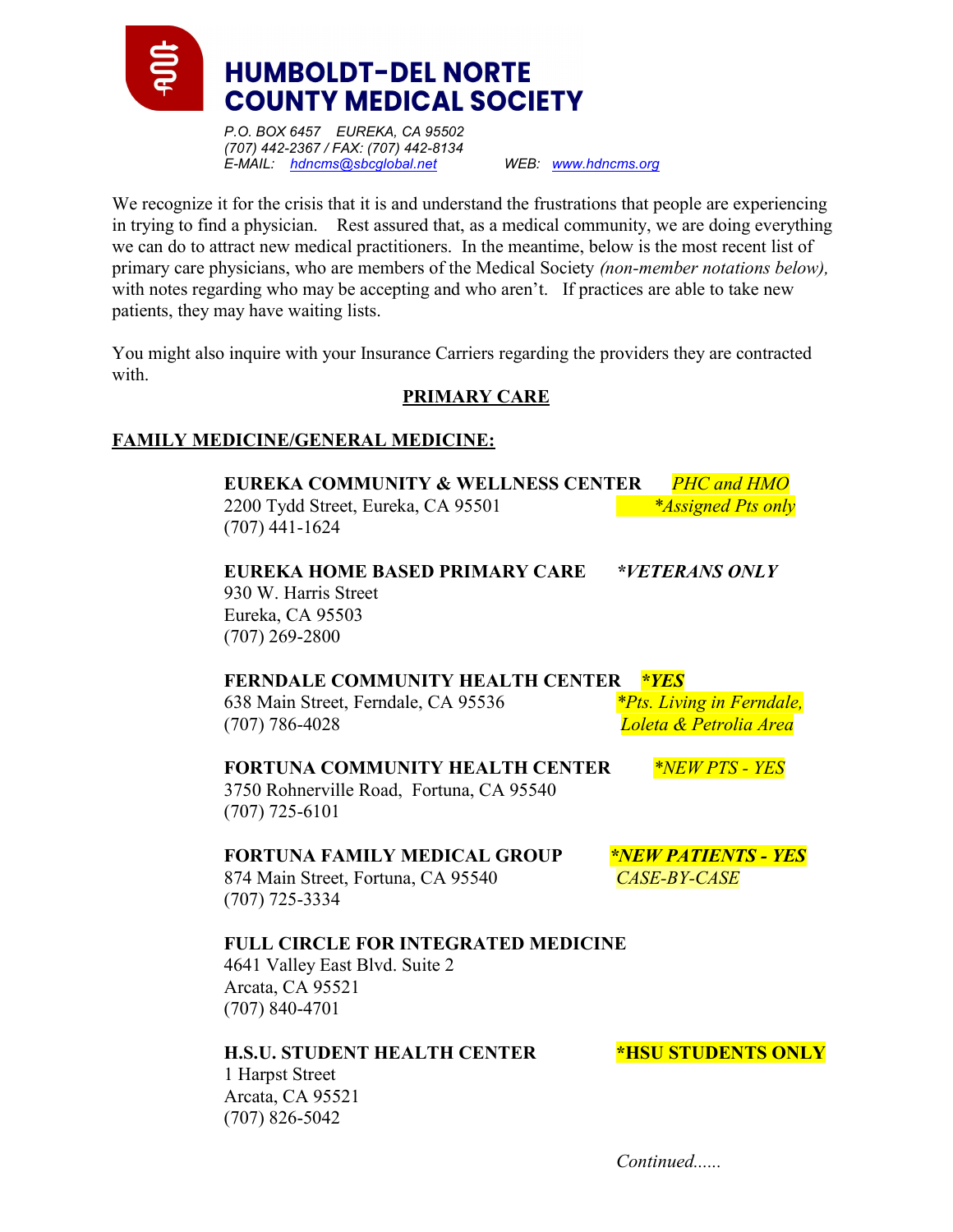#### HUMBOLDT OPEN DOOR CLINIC PHC/HMO Assigned Pts

770 10th Street, Arcata, CA 95521 New HIV Pts (707) 826-8610 New Transgender Pts

#### IKIGAI PHYSICIAN GROUP "Concierge Practice" Membership

(Drs. Dittmer, Estlin, McAtee, Shegog) See website: Fortuna, CA 95540 www.ikigaiphysicians.com (707) 682-9048

#### MARGARET GROSSMAN, M.D. \*NEW PATIENTS - NO

4677 Valley East Blvd #1, Arcata, CA 95521 (707) 822-1122

### K:IMA:W MEDICAL CLINIC \*INDIAN ONLY

P.O. Box 1288, Hoopa, CA 95546 (530) 625-4261

# MAD RIVER HEALTHCARE CLINIC

(Dr. Palacios) 3798 Janes Road #10, Arcata, CA 95521  $NEW$  PATIENTS - NO (707) 822-7041

Mc KINLEYVILLE COMMUNITY HEALTH CENTER  $*$ OPEN TO 1644 Central Avenue #F, McKinleyville, CA 95519 PHC/HMO McKinleyville, CA 95519 Assigned pts. (707) 839-3068 Teen Drop In

#### MOBILE MEDICAL OFFICE **The SET OF ALL ASSESS** (707) 443-4666

#### NORTH COUNTRY CLINIC THE SERVICASE

785 18<sup>th</sup> Street, Arcata, CA 95521 \*MAY BE WAITING LIST (707) 822-2481

# THE PRIORITY CARE CENTER (Dr. Stockton)

2316 Harrison Avenue **\*NEW PATIENTS - YES** (707) 442-0478 types only:

Eureka, CA 95502 with the following insurance \* Blue Cross PPO & HMO

\* Blue Shield HMO

\* Blue Lake Rancheria

#### PROVIDENCE MEDICAL GROUP - PRIMARY CARE

(Drs. Holst, Korenstein, Leer, & Shereshevesky) 2280 Harrison Avenue, Suite K, Eureka, CA 95501  $*$ NEW PATIENTS - NO

Continued.....

Teen Drop In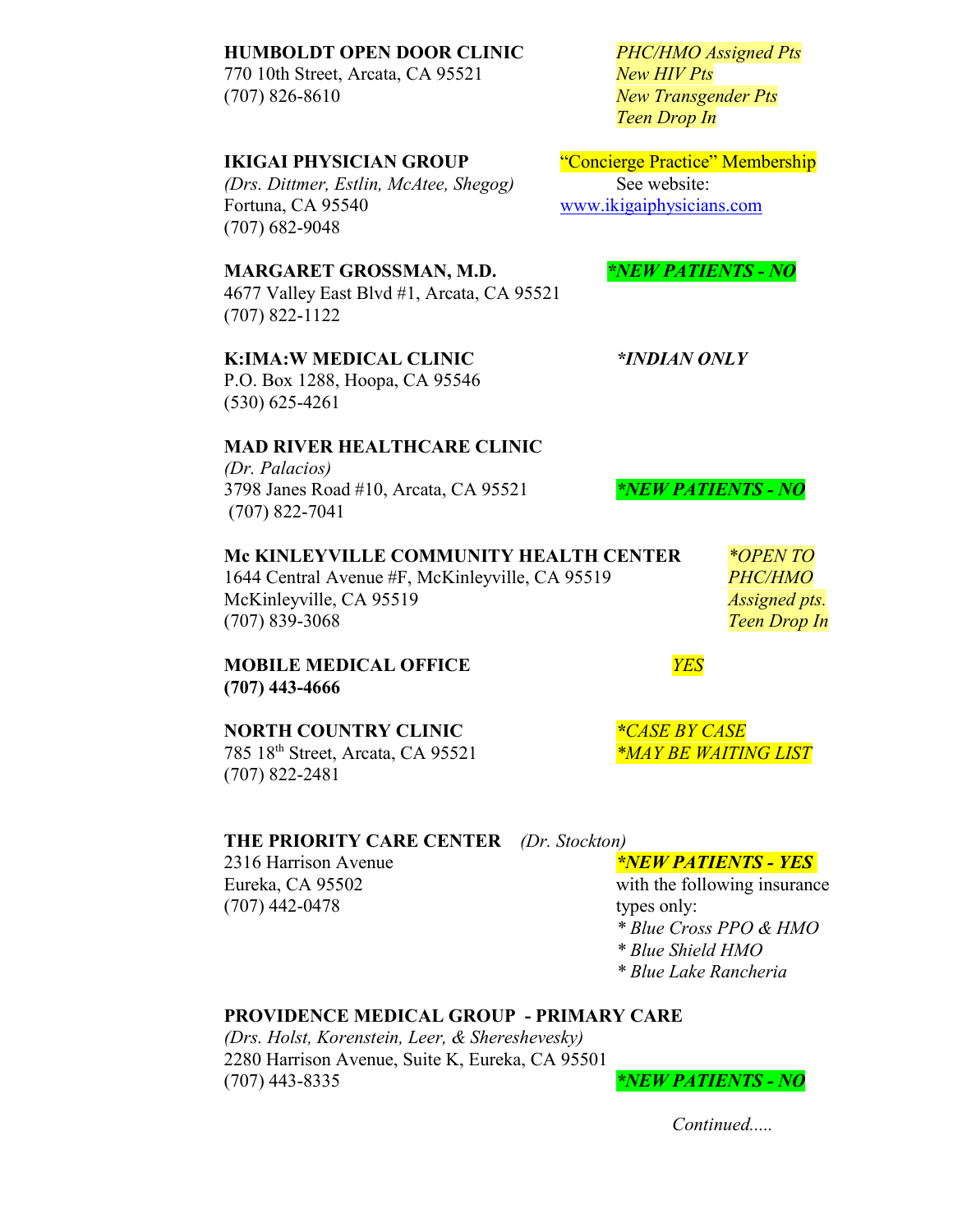### PROVIDENCE MEDICAL GROUP - PRIMARY CARE

(Drs. Darwin, Heston, Johnson, Mahan and Steinberg) 2280 Harrison Avenue, Suite B, Eureka, CA 95501 (707) 443-9371  $*NEW PATIENTS - NO$ 

\*Accepting Pediatric Patients - yes

#### PROVIDENCE FAMILY PRACTICE

(Dr. Swenson) 3302 Renner Drive, Fortuna, CA 95540 \*NEW PATIENTS - YES (707) 725-3318  $*CASE-BY-CASE$ 

#### REDWOOD COMMUNITY HEALTH CENTER

2350 Buhne Street #A, Eureka \*ACCEPTING: (707) 443-4593 Prenatal and Pediatric Pts.

 Partnership Assigned Pts. Transgender Pts.

# REDWOODS RURAL HEALTH CENTER *YES NEW*

101 West Coast Road, Redway, CA 95560 PATIENTS (707) 923-2783

SIX RIVERS MEDICAL CLINIC NEW PATIENTS - YES

850 Highway 96, Willow Creek, CA 95573 (530) 629-3116

# UNITED INDIAN HEALTH SERVICES - EUREKA \*INDIAN ONLY

2332 Harrison Avenue, Suites C & D Eureka, CA 95501 (707) 442-0380

### UNITED INDIAN HEALTH SERVICES - KLAMATH \*INDIAN ONLY

241 Salmon Road, Klamath, CA 95548 (707) 482-2181

UNITED INDIAN HEALTH SERVICES - POTOWOT VILLAGE 1600 Weeot Way, Arcata, CA 95521 \*INDIAN ONLY (707) 825-5000

#### UNITED INDIAN HEALTH SERVICES - WEITCHPEC \*INDIAN ONLY Libby Nix Community Center - Hwy 96, Weitchpec, CA 95546 (530) 625-4300

VETERANS CLINIC  $*VETERANS$ 930 W. Harris Street, Eureka, CA 95501 ONLY (707) 441-3100

# WILLOW CREEK COMMUNITY HEALTH CENTER

P.O. Box 726, Willow Creek CA 95573 YES NEW PTS (530) 629-3111 IN WILLOW CREEK AREA

Continued....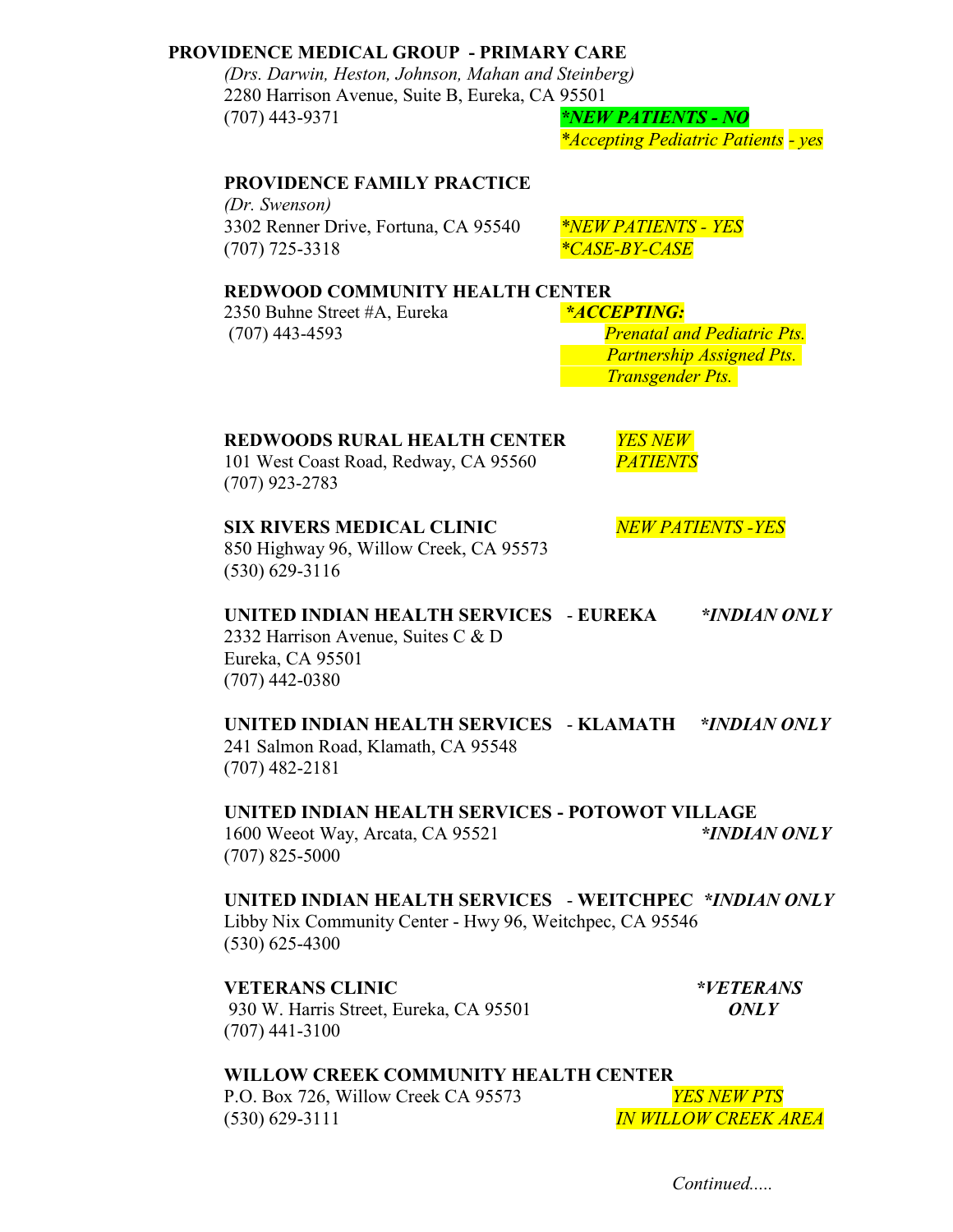# PRACTICES TO CHECK WITH THAT HAVE NO HDNCMS MEMBERS:

| Frank Fisher, M.D.                 | $(707) 764 - 3139$          |
|------------------------------------|-----------------------------|
| Humboldt Family Medical            | $(707)$ 839-4852            |
| Neil Kushner, M.D.                 | $(707)$ 442-8200            |
| Orleans Medical Clinic             | $(530)$ 627-3452            |
| Redwood Focused Care Clinic        | (855) 518-1252 (Telehealth) |
| Scotia Bluffs Medical Clinic       | $(707) 764 - 5617$          |
| Southern Humboldt Community Clinic | $(707)$ 923-3921 X 221      |
|                                    |                             |

# INTERNAL MEDICINE:

# PROVIDENCE HEALTH MEDICAL GROUP - INTERNAL MED

(Drs. Abels & Cataldo) 2280 Harrison Avenue #B, Eureka, CA 95501  $*NEW\sqrt{PATIENTS - NO}$ (707) 443-9371

# GYN:

| <b>OPEN DOOR WOMEN'S HEALTH</b>   | *WOMEN ONLY |
|-----------------------------------|-------------|
| (Drs. Ervin and Hackett)          |             |
| 3770 Janes Road, Arcata, CA 95521 |             |
| $(707)$ 825-7588                  |             |

# OB-GYN:

| <b>EUREKA PREGNANCY SERVICES</b><br>(Drs. Griffin and Paik-Nicely)<br>2426 Buhne Street, Eureka, CA 95501<br>$(707)$ 443-4666 | *WOMEN ONLY                  |
|-------------------------------------------------------------------------------------------------------------------------------|------------------------------|
| <b>NORTH COUNTRY PRENATAL</b><br>3800 Janes Road, Arcata, CA 95521<br>$(707)$ 822-1385                                        | *OB CARE ONLY                |
| <b>OPEN DOOR WOMEN'S HEALTH</b><br>(Dr. Hackett)<br>3770 Janes Road, Arcata, CA 95521<br>$(707)$ 825-7588                     | *WOMEN ONLY                  |
| <b>PROVIDENCE MEDICAL GROUP - OB-GYN</b><br>(Dr. DK Stokes)<br>3200 Walford Avenue, #C, Eureka, CA 95503<br>$(707)$ 445-3443  | *WOMEN ONLY                  |
| <b>REDWOOD WOMEN'S CENTER</b><br>(Drs. DK Stokes; J. Anderson)<br>3309 Renner Drive, Fortuna, CA 95540<br>$(707)$ 725-6108    | *WOMEN ONLY                  |
| <b>PEDIATRICS:</b><br><b>OPEN DOOR PEDIATRIC SERVICES</b><br>2200 Tydd Street, Eureka, CA 95501<br>$(707)$ 269-7051           | <i><b>*NEW PTS - YES</b></i> |

### PROVIDENCE MEDICAL GROUP - PEDIATRICS

Continued......